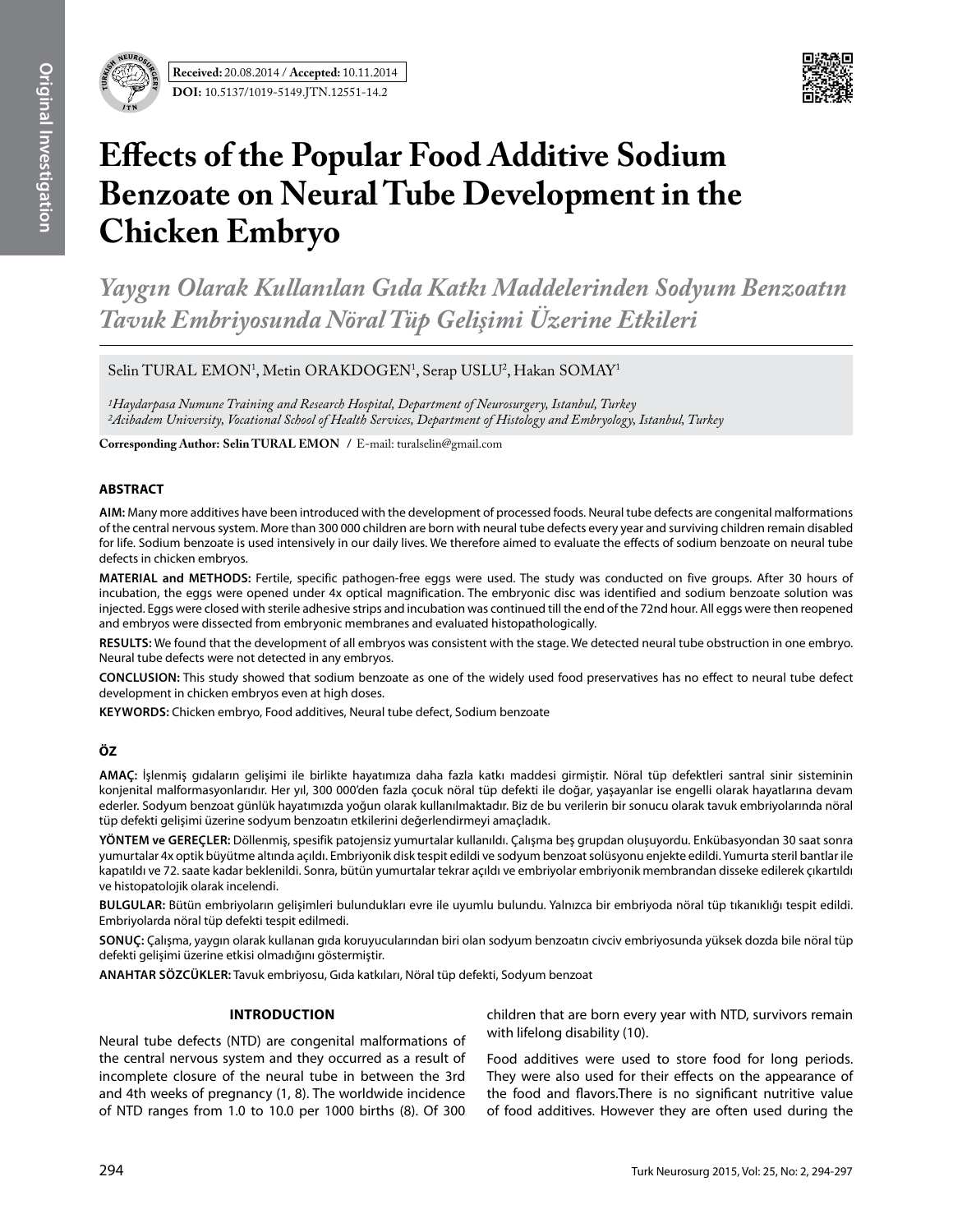preparation and storage of foods, including antioxidants, food preservatives, food coloring agents, flavoring agents, anti-infective agents (10).

Preservetive additives are used to inhibit to growth of bacteria and yeasts in food. Thus, they prevent food spoilage and molding.

They can cause cancer, birth defects, genetic defects, brain damage, hyperactivity and attention deficit disorder, liver and kidney failure, high blood pressure, stroke, heart attack skin rashes, asthma, nausea and diarrhea (10). Sodium benzoate (SB) is a white solid and it is very soluble in the water. It is a widely used as a food preservative, with E number E211. Preservatives are used in many fields such as personal care and food products as well as pharmaceuticals. In this study, we aimed to evaluate the effects of sodium benzoate on neural tube defects in chicken embryos.

#### **Material and Methods**

#### *Dosage of Sodium Benzoate*

Dosage calculation was made based on a provisional tolerable intake of SB is 5 mg/kg body weight per day, mentioned in the literature (16). Doses were calculated as Group A: 5mg/ kg, Group B: 10mg/kg, Group C: 20mg/kg, Group D: 200mg/ kg. Sodium benzoate (C7H5NaO2, BioUltra, 71295-50G, Sigma) was dissolved in sterile distilled water to the desired concentrations. Incubation and injection of chicken embryos Fertile, specific pathogen free eggs were used (Bornova Veterinary Control and Research Institute, Izmir-Turkey).

## *Incubation and Injection of Chicken Embryos*

The mean weight of the eggs was  $65 \pm 2$  g. They were incubated for 30 hours at 60% to 70% humidity and  $37.2 \pm 0.1$ °C temprature. Position was changed on its axis every 3 hours for each egg.) The study consisted of five groups. Each group contained 12 embryos. After 30 hours of incubation, the eggs were in stage 9 according to Hamburger-Hamilton series (7,12). Egg shells were opened (under 4x magnifications) and then embryonic discs were identified. 0.1 ml previously prepared fluid was administered into each egg under their embriyonic discs. Injection was performed via a 24-gauge syringe. Group A: 0.33mg/0.1ml, Group B: 0.65mg/0.1ml, Group C: 1.30mg/0.1ml, Group D: 13.00mg/0.1ml of SB was administered. Group E (control group): only 0.1 ml of saline was injected. Sterile adhesive strip was used for covering opened egg shell. Eggs were incubated for 72 hours. At the end of the 72nd hour eggs were reopened and embryos were dissected from embryonic membranes. Embryos were evaluated macroscopically and histopathologically. The embryo viability, general physiological condition and embryonic vasculature were examined macroscopically. Neural tube development was evaluated histopathologically.

## *Histopathological Evaluation*

After dissection of embryos from embryonic membranes, tissue processing was started. Embryos were fixed in formol-

acetic acid for 2 hour. Each embryo was dehydrated using a graded ethanol series (70%, 95%, and 100%) for 15 minutes and later cleard in xylene, before being embedded in paraffin (11). Paraffin blocks were cut into 5µm serial sections and mounted on glass slides. The slides were then deparaffinized in xylene and washed in a decreased ethanol gradient, before being stained hematoxyline-eosine.

## *Statistical Analysis*

Data analyzed with Chi-square test. Probability values p<0.05 were considered to indicate significant difference. SPSS 16 software was used for analysis. All data were evaluated in a blinded fashion.

## **Results**

Embryo heartbeat were not found in two of each Groups A, D, E and six in Group C during the dissection (Figure 1E). Mortality rate was not statistically significant between the groups (Chi-Square=7.3535, df=4, p=0.1183). When embryos were examined for the embryonic vasculature, membranes and the general physiological condition, we could not observed differences between the groups (Figure 1A-E). Wing buds of embryos were symmetric, leg buds were asymmetric and rotations were completed. We found that development of all the embryos were consistent with their stages. We detected the neural tube obstruction in one embryo in Group C under microscopic examination (Figure 2f) (p>0.05). Neural tube defects were not detected in all embryos groups (Figure 2A-F).

## **Discussion**

The best known risk factor for fetal NTD is maternal folate deficiency (1, 8). Other risk factors for NTD development include a positive family history, smoking and air pollution (3,10). Additionally NTDs may be related to maternal socioeconomic and socio-cultural status as well as to physical condition (1, 2). Many studies have been done on chicken embryos to investigate the etiology of NTD. They evaluated effects of environmental factors and drugs (4, 5, 6, 12 ,13, 15).

With advent of processed food production, various food additives were introduced into our lives (10). Food additives are verg big family and they include; acids, acidity regulators, food coloring, emulsifiers, flavors, flavor enhancers, humectants, tracer gases, preservatives, stabilizers, sweeteners, thickeners, antioxidants, anticaking, antifoaming, bulking, glazing and color retention agents (10).

Another preservative is sodium benzoate mostly used for food, fruit juices, and soft drinks that are naturally in an acidic pH range.

The estimated global production capacity for benzoic acid is about 600 000 tons per year. Due to the intensive usage of SB in our daily lives, we sought to assess its impact on development over the neural tube in chicken embryo. The acute oral toxicity of SB was found low (oral LD50 values of >1940 mg/kg body weight) in rodents (16). Sodium benzoate's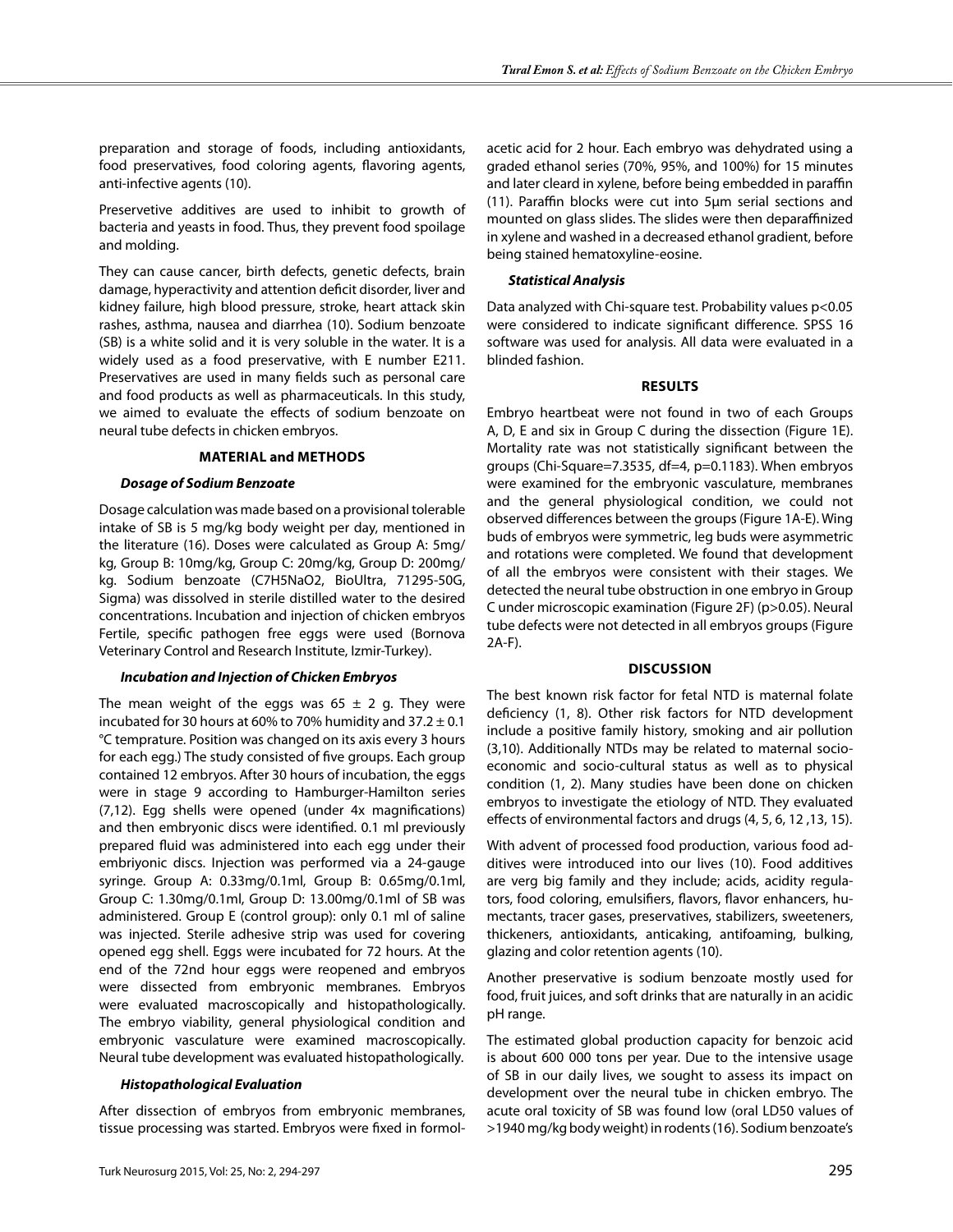

**Figure 2: A)** Group A, **B)** Group B, **C)** Group C, **D)** Group D, **E)** Control group, **F)** Neural tube obstruction in one embryo in Group C under microscopic examination. 10x, Hematoxylin&Eosin, **\*:** Somite, **\*\*:** Neural tube, **+:** Notochord, **#:** Neural tube obstructions.

toxic effects and mortality were reported at much lower doses (about 450 mg/kg body weight) in cats (3,16). Cats seem to be more sensitive than rodents. Sodium benzoate was not irritative to skin, except for a slight local reaction in the eye. In short-term studies with rats, higher doses with 1800 mg/kg per body weight and longer duration of exposure contributed to disorders of the central nervous system with remarkable histopathological changes in the brain (16). Other effects included reductions in the overall weight of the whole body, biochemical and histopathological changes in the liver.

Carcinogenic effect of SB was not encountered in rats and mice in long-term studies (16). However, the documentation of effects of SB lacks in the literature.

In humans, the acute toxicity of benzoic acid and sodium benzoate is low. A provisional tolerable intake of SB is 5 mg/ kg body weight per day. Clinical signs of intoxication in rats included diarrhea, muscular weakness, tremors, hypoactivity (16). Tsay et al. (14) generated a series of time- and dosedependent SB exposure experiments on wild type zebrafish